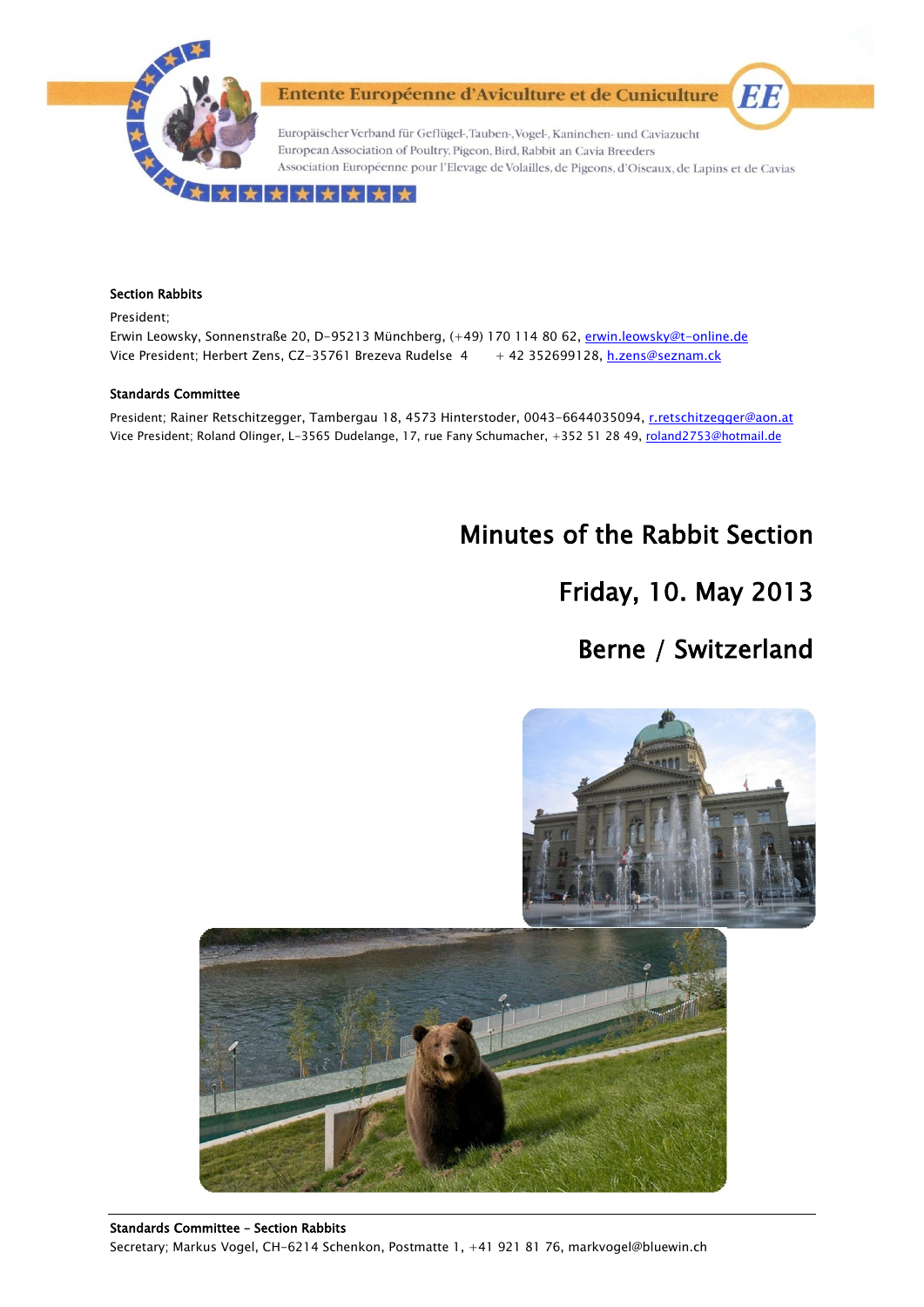# AGENDA

| 1. | Welcome / Opening                                                                                                  | 3 |
|----|--------------------------------------------------------------------------------------------------------------------|---|
| 2. | <b>Recording Attendance</b>                                                                                        | 3 |
| 3. | Minutes of the EE meeting of 18. May 2012 in Altötting / D                                                         | 3 |
| 4. | Attendance sheet                                                                                                   | 3 |
| 5. | Correspondence and Information                                                                                     | 3 |
| 6. | Reports of the Executive meetings                                                                                  | 3 |
| 7. | Agenda of the EE Annual General Meeting of 11. May 2013                                                            | 3 |
| 8. | Affiliation of new members                                                                                         | 4 |
| 9. | 10th. EE-Judges' seminar in Zollikofen Berne / Switzerland                                                         | 4 |
|    | 10. Reports of the Standards Committee                                                                             | 4 |
|    | 11. European standard                                                                                              | 4 |
|    | 12. European show of 07.-09. December 2012 in Leipzig (D)                                                          | 5 |
|    | 13. Breedspecific European Shows                                                                                   | 5 |
|    | 14. Which of your national breeds have not been included in the European standard yet -<br>EE Breeds Register 2013 | 5 |
|    | 15. Information of future EE conventions                                                                           | 5 |
|    | 16. Ailments and Animal Welfare – Report of the Sub committee                                                      | 6 |
|    | 17. National show in your country -where and entry?                                                                | 6 |
|    | 18. Internet                                                                                                       | 6 |
|    | 19. Suggestions and Requests                                                                                       | 6 |
|    | 20. Any Other Business                                                                                             | 7 |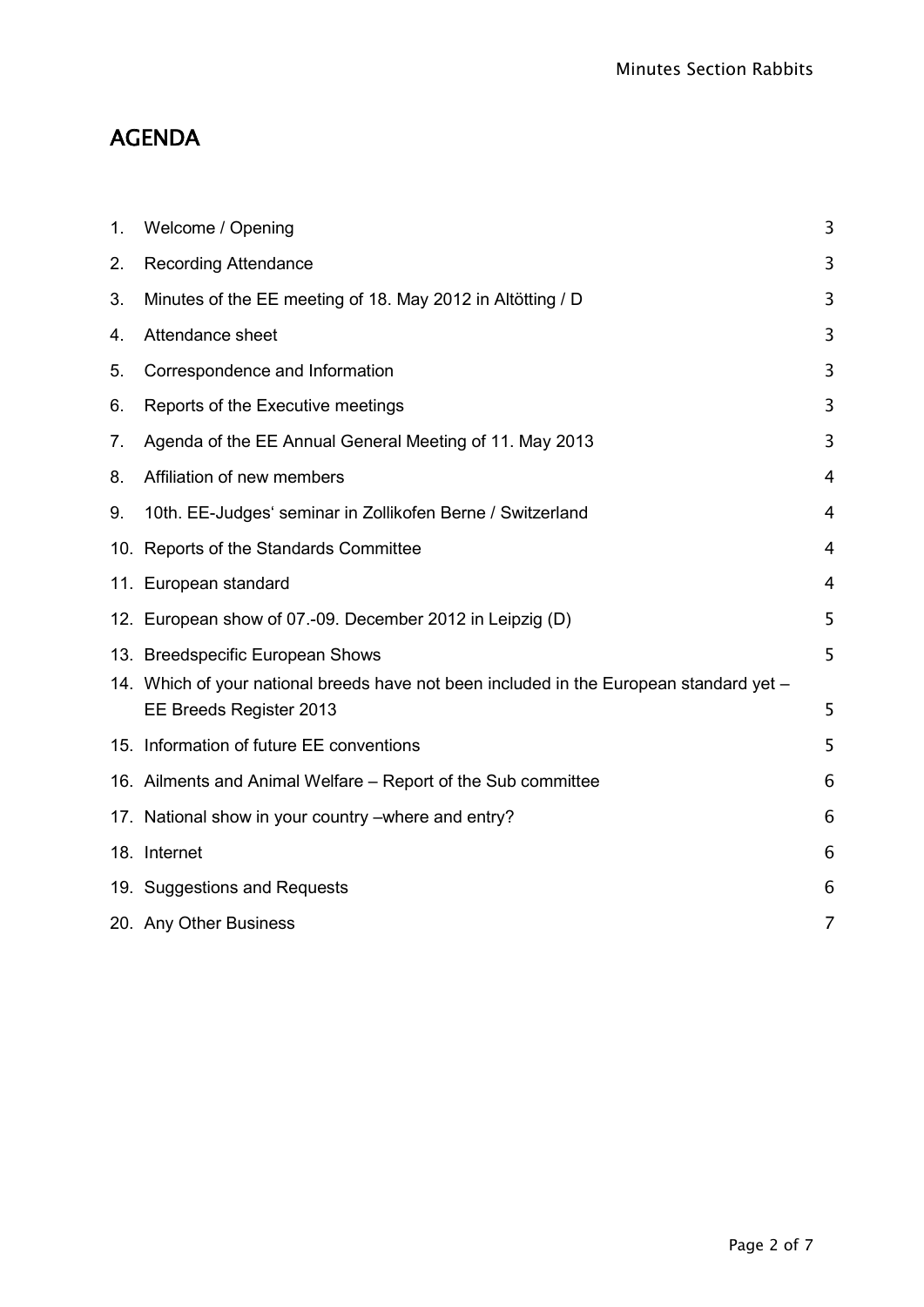## <span id="page-2-0"></span>1. Opening / Welcome

Erwin Leowsky, President of the section Rabbits welcomes all delegates very cordially to today's section meeting at the EE convention in Berne.

<span id="page-2-1"></span>Erwin Leowsky thanks his Swiss collegues for the organisation of this convention.

## 2. Recording Attendance

<span id="page-2-2"></span>32 delegates from 13 countries are present.

## 3. Minutes of the EE Convention of 18. May 2012 in Altötting / D

<span id="page-2-3"></span>The minutes are taken as read.

#### 4. Attendance Sheet

<span id="page-2-4"></span>See attachment (PDF)

#### 5. Correspondence and Information

Most of the correspondence could be dealt with via email.

An important issue includes the correspondence with the Latvian association. It cannot be tolerated that two associations from one country are in the EE. It is important that associations in each country work together very actively. A sensible cooperation has to be built up in Latvia

Erwin Leowsky invited Mirdza Silina to submit all activities of her association in writing to EE. Furthermore, the second association in Latvia should apply for affiliation to the EE in writing. This will enable the Executive to discuss this situation thoroughly.

## <span id="page-2-5"></span>6. Reports of the Executive meetings

Erwin Leowsky said that it was a great meeting and informs the delegates about the Executive meeting from Thursday, 9. May 2013. The main problems include more than one association in several countries. The EE's financial situation is currently very healthy, thanks to the European show in Leipzig.

## <span id="page-2-6"></span>7. Agenda of the EE- Annual General Meeting of 11. May 2013

The agenda is discussed and Erwin Leowsky clarifies some points.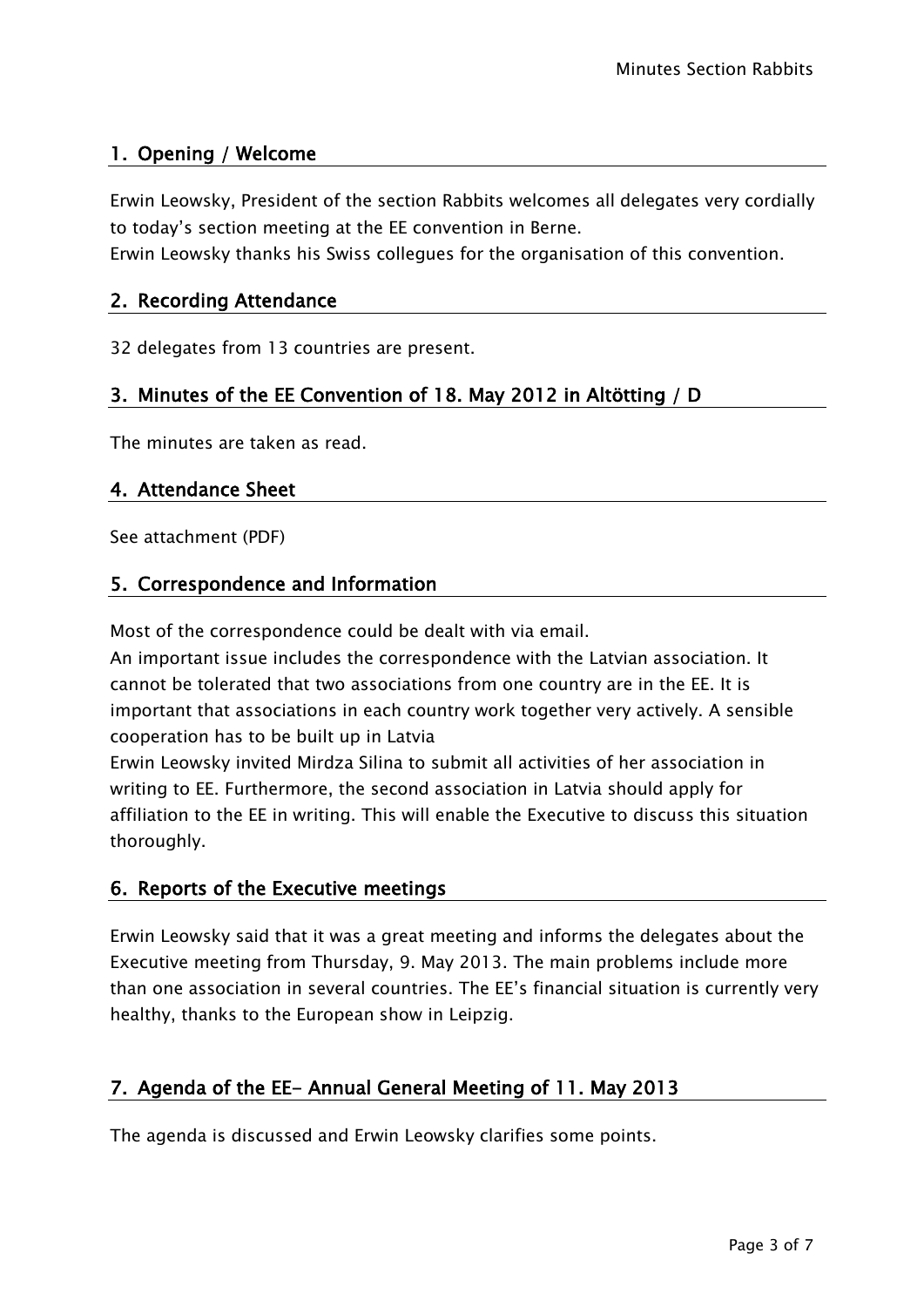## <span id="page-3-0"></span>8. Affiliation of new members

Erwin Leowsky informs that Finland has sent in a proposal for affiliation; this is currently being processed. However, Finland has not been in touch with the EE for some months now.

## <span id="page-3-1"></span>9. 10th. Judges' seminar in Zollikofen Berne / Switzerland

82 judges took part in the 10th. Judges' seminar in Zollikofen. Erwin Leowsky thanks for the phenominal organisation of the seminar. Apart from the technical parts, the camaraderie was also cultivated and enjoyed. The cooperation and the connection within the section Rabbits is very gratifying.

## 11th. EE-Judges' seminar 2014

- 14.–16. March 2014 in Holland  $\oslash$  Congress Centre De Aker, Putten
	- o Dwarf Lops, Deilenaar, Polish, Blue Beveren, Netherland Dwarfs in White and Coloured

Future seminars:

- 27.-29. March 2015 France
- 2016 in Luxembourg

## <span id="page-3-2"></span>10. Reports of the Standards Committee

Roland Olinger, vice President informs the meeting about the Standards Committee. Very important was the election of Standards Committee members, which must be ratified by the delegates of the rabbit section. This was passed unanimously:

- President Rainer Retschitzegger, Austria
- Vice President Roland Olinger, Luxembourg
- Secretary Markus Vogel, Switzerland
- Members:
	- o Erwin Leowsky, Germany
	- o Wolfgang Vogt, Germany
	- o Herbert Zens, Czech Republic
	- o Yvon Weissenbacher, France

#### <span id="page-3-3"></span>11. European standard

The European standard is an ongoing and developing process, containing 170 breeds and was used for the first time in Leipzig. Small mistakes have been spotted in the last few months (weights / ear lengths etc.). There are some new breeds to be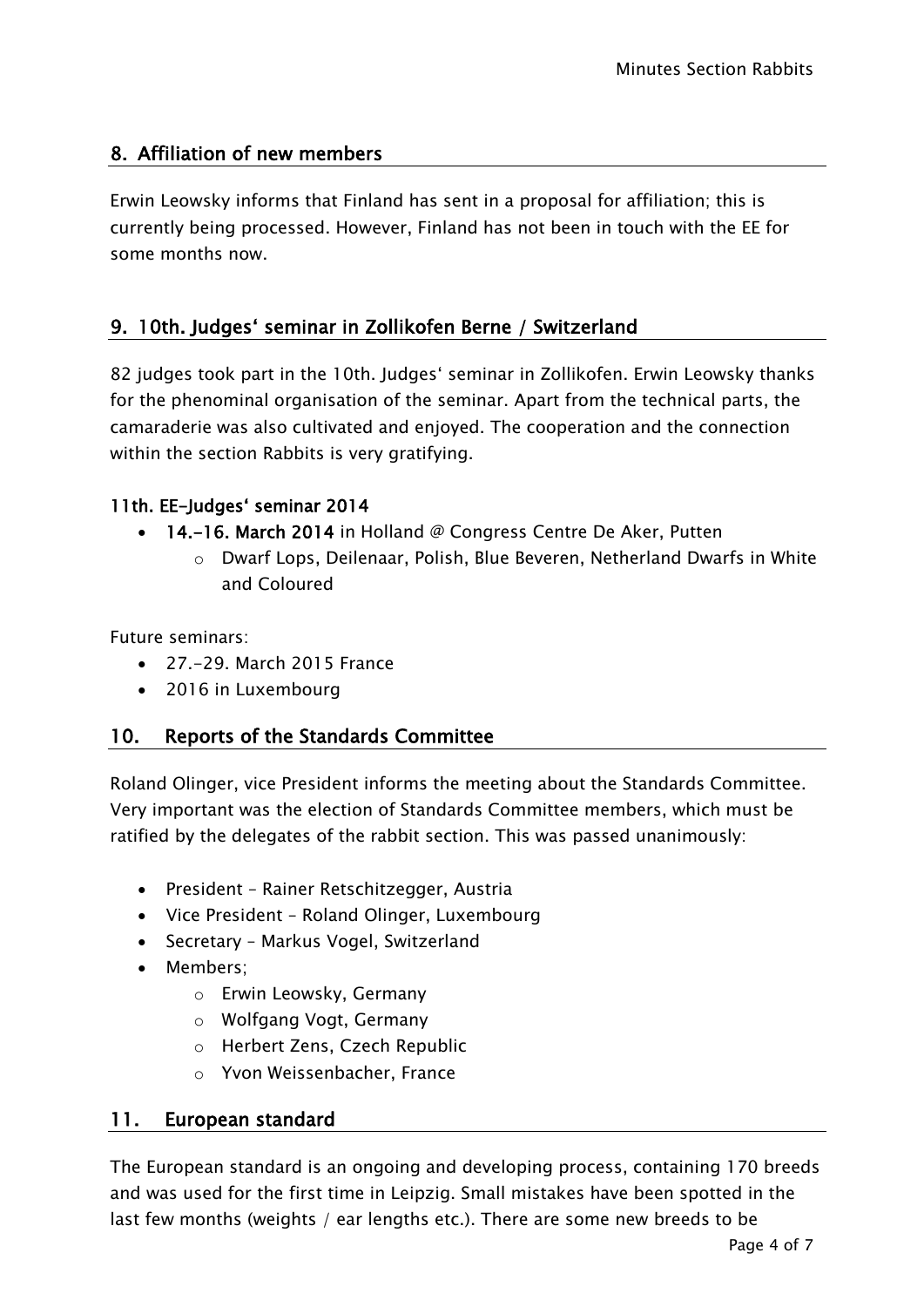included.

Any mistakes found, please inform Markus Vogel immediately, who will update all members of the Standards Committee on a regular basis.

Markus Vogel is also putting a list together of missing photographs in the standard. Translations into other languages can be done from the 2012 version of the standard.

Next meeting of the Standards Committee; 20.-22. September 2013 in Hörblach. Main item on the agenda; revision EE-Standard 2012.

## <span id="page-4-0"></span>12. European show of 07.-09. December 2012 in Leipzig (D)

A gigantic show with around 96'000 exhibits. A great show on the surface with most exhibitors quite happy.

Within the organisation many things went wrong, especially the treatment of the countless helpers. Some sections are complaining that they have still not received the monies owed to them. The show organisers also still owe the European Association a substantial amount of money. With regard to the judging some negative feedback has been received, which is partly justified. Some exhibits were wrongly disqualified, which was very aggravating. The fact that exhibitors are allowed to show purchased rabbits is being discussed; not all Standards Committee members are happy about that. Another point is the size of the European show, which is discussed in depth; pros and cons are exchanged.

## <span id="page-4-1"></span>13. Breedspecific European shows

08.-11. Januar 2014 in NL-9471 AS, Zuidlaren, Hanekamp 3, Prins Bernhardhoeve. Breeds: Polish, Netherland Dwarfs (Whites and Coloureds). Possible participation from: Holland, Germany, Belgium, England, Denmark, Sweden and Czech Republic. Between 1'500 to 2'000 exhibits are expected.

## <span id="page-4-2"></span>14. Which of your national breeds have not been included in the European standard yet – EE Breeds Register 2013

- Holland; Meissner Lop, Butterfly blue (already in EE-Standard)
- Holland: Mini Rex, RE White (already in EE-Standard)

## <span id="page-4-3"></span>15. Information of future EE conventions

- 2014 Bosnia/Herzegovina, Sarajevo, 28. May 1. June 2014
- $\bullet$  2015 France, 13.–17. May 2015 (European show)
- 2016 Austria, 04.-08. May 2016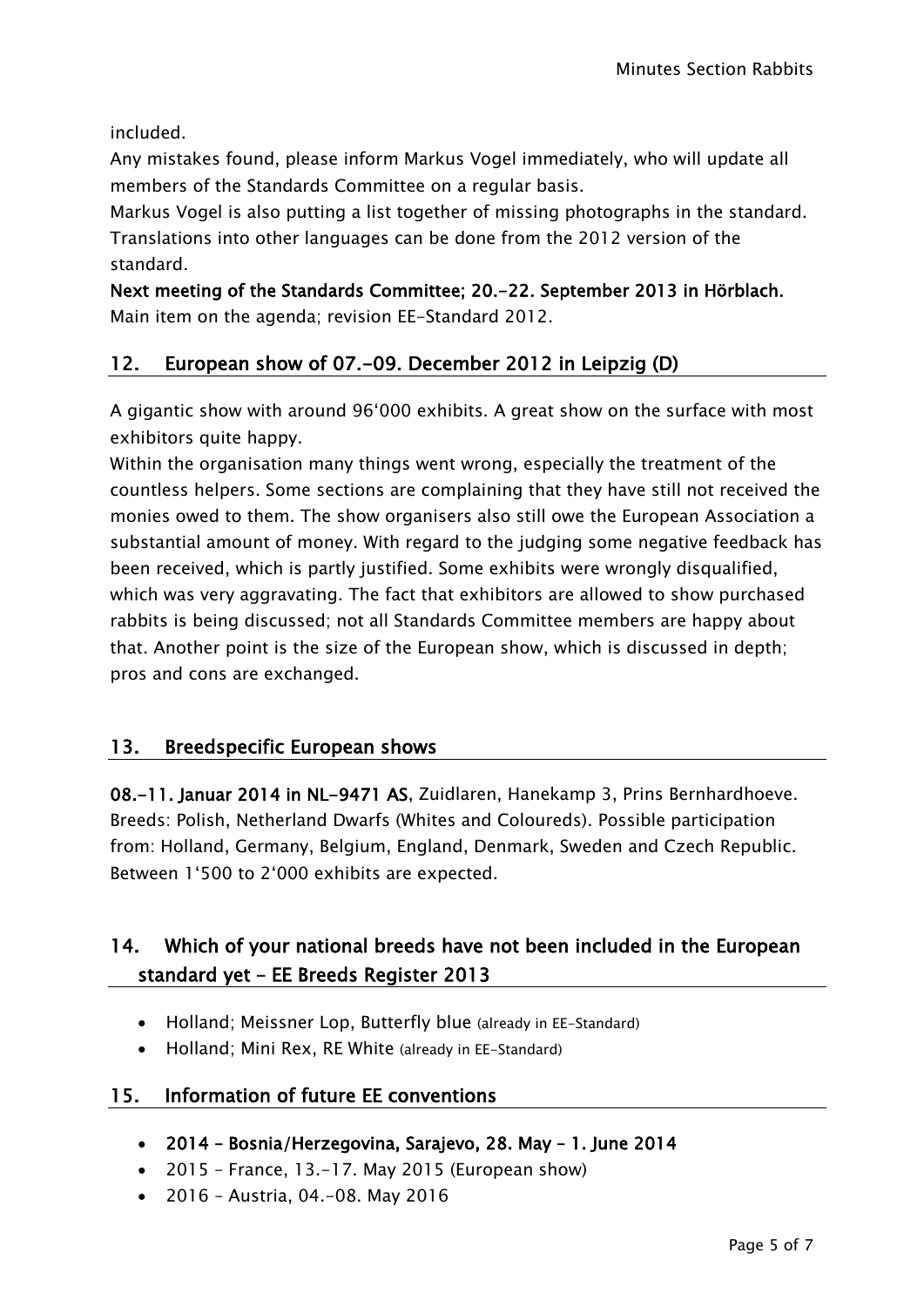- 2017 Hungary, 24.-28. May 2017
- 2018 Denmark, 09-13. May 2018 (European show)
- 2019 Croatia, 29. May 2. June 2019
- Ffi, see Homepage [http://www.entente-ee.com/deutsch/index\\_deutsch.html](http://www.entente-ee.com/deutsch/index_deutsch.html)

### <span id="page-5-0"></span>16. Ailments and Animal Welfare – Report of the Sub-Committee

Dr. Joseph Rey-Bellet, a member of the Sub Committee for Animal Health and Welfare informs the meeting in depth about their meeting on Thursday afternoon, 9. May 2013. He specially mentions three main points:

European show: successful show without any major incidents and few losses in the rabbit section.

Animal Health: Brussels has a view for a strategy on animal health. If we want to be included, we must perform. Brussels has defined an obligatory vaccination against VHD. Dr. Joseph Rey-Bellet will put together a survey (see attachment) including the following questions:

Obligatory vaccination in your country –yes/no; vaccine is your own country –yes/no; defile vaccine –yes/no. The goal is for a European license and supply of vaccines. The price of vaccines should therefore be more bearable for all breeders.

Animal Health: The sub Committee feels that we should discuss animal health on a scientific basis. The regulations are getting more stringent every year. A discussion was held in Switzerland about the housing of individual rabbits.

An objective discussion about vaccination took place amongst the delegates. It is majorly important that leading people in their associations are positive about vaccination.

## <span id="page-5-1"></span>17. National show in your country –where and entry?

<span id="page-5-2"></span>See attachment – list of shows (PDF)

#### 18. Internet

<span id="page-5-3"></span>No requests were lodged.

#### 19. Suggestions and Requests

Piet van Lune enquires about the identification of rabbits, which is very diverse in the affiliated countries.

Decision: every country sends the identification in its country to Markus Vogel in writing; if possible accompanied by a photograph. Markus Vogel will compile a list for the next European show.